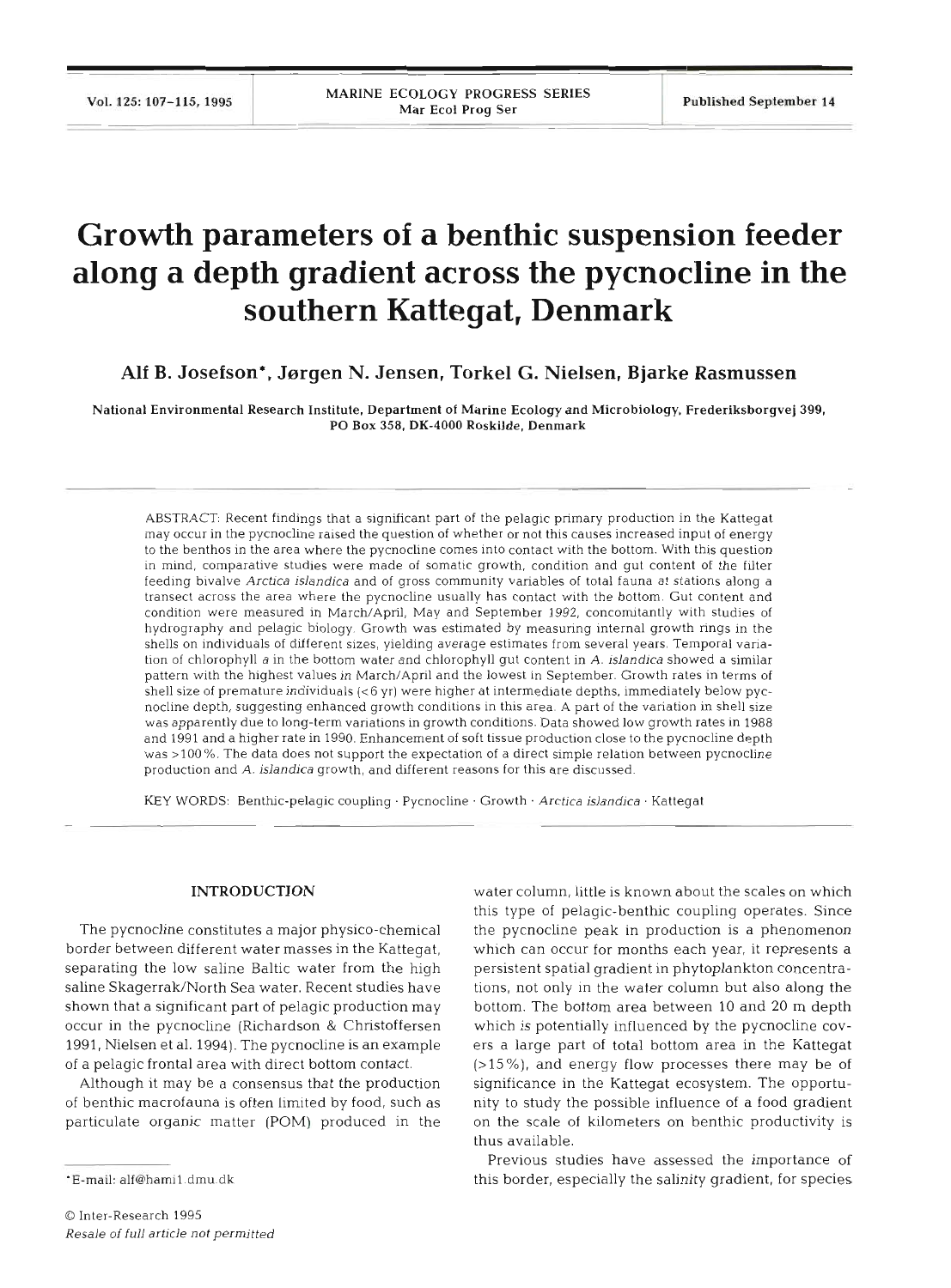composition in the macrobenthic communities (Rosenberg & Moller 1979), and some studies have connected oxygen depletion with decreased mixing below the pycnocline with wide temporal fluctuations of benthos abundance and biomass as a consequence (Rosenberg & Loo 1988, Baden et al. 1990, Josefson & Jensen 1992). No attempts, however, have been made to investigate effects of increased pycnocline phytoplankton biomass on benthic productivity.

In this study we investigate production-related variables, growth, condition and gut content, in the ocean quahog *Arctica islandica* along a transect from 15 to 33 m depth extending into the area where the pycnocline comes into contact with the bottom in the southern Kattegat. The main purpose was to investigate if production of this species was stimulated in the area of pycnocline-bottom contact. We chose this particular species for several reasons. (1) It occurs both in the area of pycnocline-bottom contact and outside this area; (2) it is a dominating component of the macrofauna; and **(3)** it is long-lived and suitable for growth band analysis, which enables growth estimates with great temporal representation.

# **AREA OF INVESTIGATION**

Samples of bottom fauna were taken at 6 stations in the depth interval 15 to **33** m along a transect perpendicular to the isobaths in the southern Kattegat in March/April, May and September 1992 (Fig. 1, Table 1). The sediment varied from fine sand at the most shallow stations to sand mixed with silt and clay at the deepest stations. Measurements of oxygen concentrations in the bottom water in March, May and September 1992 never showed values lower than 5 mg  $l^{-1}$ (Nielsen et al. 1994). Parallel studies of hydrography and plankton dynamics (Nielsen et al. 1994, Rasmussen 1994) showed on average a peak of fluorescence at 17 m depth (Fig. **2),** corresponding to Stn H3 (Fig 1).

# **METHODS**

Profiles of temperature and salinity were recorded throughout the water column using a Neil Brown mark I1 CTD (conductivity/temperature/depth probe) system. The chlorophyll a fluorescence was measured with a Q-instrument fluorimeter (Hundahl **8.** Holck 1980) mounted on the CTD. Samples for bottom water chlorophyll *a* and oxygen were taken with a 5 1 Niskin water sampler at 0.5 m above the bottom, 3 times in each of the time periods: 25 March to 1 April, 13 to 20 May, and 2 to 9 September in 1992, at 4 stations identical with stations for benthic sampling, and at 1 station (H4) at **13** m water depth at the same transect.

Benthic samples were taken with a  $0.1 \text{ m}^2$  Van Veen grab at the 2 stations with the softest sediments (H1 and H922) and with a  $0.25$   $\text{m}^2$  USNEL box-corer at the other stations with harder sediments coincident with sampling of bottom water variables. Benthic samples were sieved through a 2 mm screen, and the fauna1 material was immediately deep frozen. Shell length was measured on all individuals of *Arctica islandica. A*  screen size of 2 mm was considered adequate for the purpose of the study since this would retain A. *islandica* individuals *1 yr* or older [the shortest shell distance (height) being >5 mm; see e.g. Brey et al. 1990] and would allow reasonable estimates of density and biomass of similar sized potentially competing species.

To analyse for gut content of phytoplankton material, the soft parts were fragmentized and put into 96% alcohol, each clam separately, and left for at least 6 h

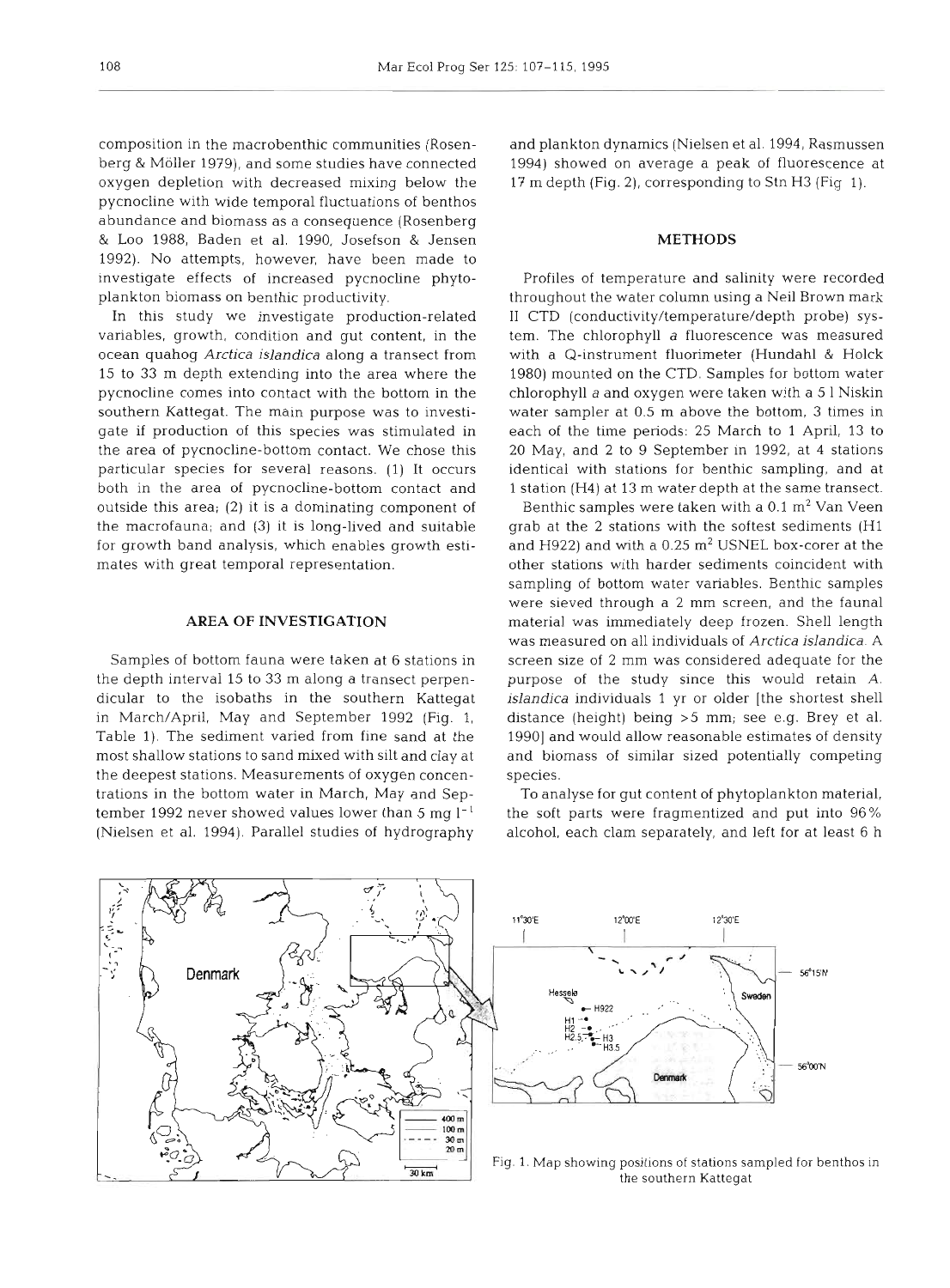Table 1. Positions, depths and faunal variables at stations along the Hesselø transect in southern Kattegat in 1992. Ash-free dry weights (AFDW) given in g m<sup>-2</sup> and filtration capacity (FC) in  $1 h^{-1} m^{-2}$ . Standard deviation in parentheses. 'Mean based on  $3 \times 0.25$  m<sup>2</sup>, May 1992; "mean based on  $25 \times 0.1$  m<sup>2</sup>

| Stn            | Lat. $(N)$          | Depth | Arctica islandica |                          |     |               | Remaining fauna          |  |
|----------------|---------------------|-------|-------------------|--------------------------|-----|---------------|--------------------------|--|
|                | Long. $(E)$         | (m)   | ind. $m^{-2}$     | AFDW                     | FC  | ind. $m^{-2}$ | AFDW                     |  |
| H3.5           | $56^{\circ}$ 04.40' | 15    | 38.8              | 16.76                    | 91  | 1370          | 3.22                     |  |
|                | 11° 50.95'          |       | (12.5)            | (8.27)                   |     | (137)         | (1.04)                   |  |
| H <sub>3</sub> | 56° 05.20'          | 17    | 24.0              | 17.18                    | 101 | 727           | 7.00                     |  |
|                | $11^{\circ} 50.55'$ |       | (11.3)            | (13.44)                  |     | (14.5)        | (1.26)                   |  |
| H2.5           | 56° 05.95'          | 19    | 31.2              | 40.74                    | 234 |               | $\overline{\phantom{0}}$ |  |
|                | $11^{\circ} 50.10'$ |       | (18.2)            | (19.95)                  |     |               |                          |  |
| H <sub>2</sub> | 56° 06.75'          | 22    | 19.6              | 23.13                    | 128 | 324           | 1.76                     |  |
|                | $11^{\circ} 49.65'$ |       | (12.4)            | (22.49)                  |     | (25.0)        | (0.49)                   |  |
| H1             | $56^{\circ}$ 08.30' | 24    | 10.2              | $12.50$ <sup>*</sup>     | 79  | 1028          | 6.09                     |  |
|                | $11^{\circ} 48.90'$ |       | (6.84)            | $\overline{\phantom{m}}$ |     | (186)         | (2.18)                   |  |
| H922           | $56^{\circ}$ 09.90' | 33    | 32.0              | 24.37                    | 163 | 1585          | 7.47                     |  |
|                | $11^{\circ} 48.00'$ |       | (26.8)            | $\overline{\phantom{m}}$ |     | (213)         | (1.88)                   |  |



Fig. 2. Fluorescence profile in southern Kattegat based on >600 profiles measured in March, May and September 1992 (Rasmussen 1994). Means ± standard deviations (solid and dotted curves) are indicated

extraction. Extraction volumes varied depending on pose of this study the shell heights from umbo to the the size of the individuals. After centrifugation, plant first *<sup>5</sup>*growth bands were used, corresponding to pigments were measured spectrophotometrically growth during the first to the fifth year of life. Growth (Strickland & Parsons 1972, Jespersen & Christoffersen during this age period should be solely somatic, since 1987). The content per individual of total chlorophyll sexual maturity is reached at higher ages (Thomson et was used as a measure of phytoplankton gut content. al. 1980). This measure was considered more conservative  ${\rm th}$ chlorophyll *a* alone, which is known to be rapidly transformed to phaeopigments in the gut of mussels **RESULTS**  (Hawkins et al. 1986).

Condition was estimated by means of weight to **Macrofaunal communities**  length relations. Dry weight (DW) of soft tissues was obtained after drying to constant weight at 60°C. Ash- Densities and biomass of *Arctica islandica* and

free dry weight (AFDW) was obtained after ignition for remaining fauna were estimated from sampling in **4** h at 500°C. September 1992, except for Stn H2.5, which was Growth was estimated through analysis of internal sampled in late May 1992, and only for A. *islandica*  growth bands in the shell (Ropes 1984). For the pur- (Table 1). To get an impression of differences in graz-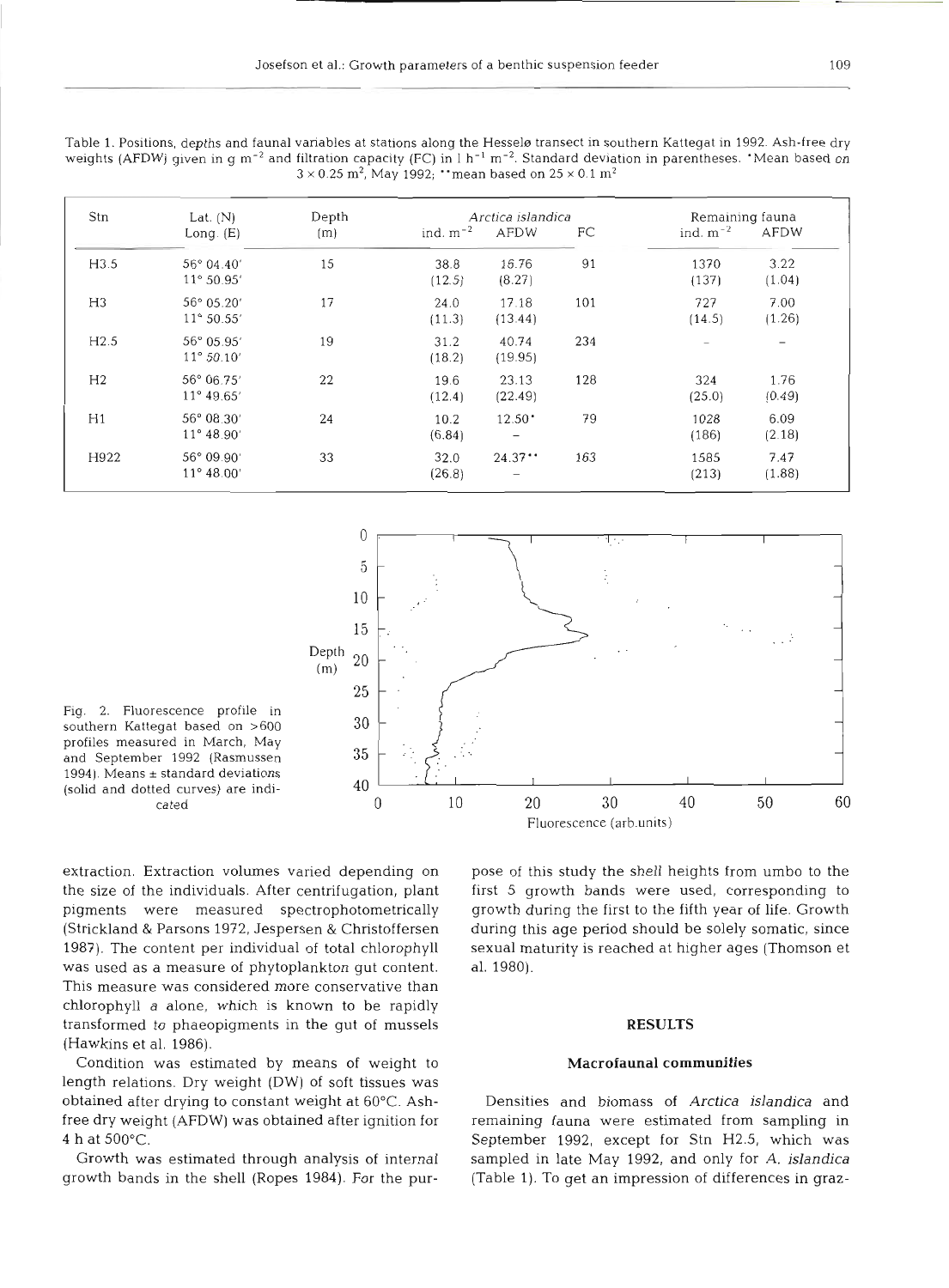|           | H <sub>4</sub><br>Stn: | H3      | H <sub>2</sub> | H1     | H922   |
|-----------|------------------------|---------|----------------|--------|--------|
| March     |                        |         |                |        |        |
| T         | 4.28                   | 4.71    | 5.46           | 5.61   | 5.56   |
|           | (0.14)                 | (0.78)  | (0.31)         | (0.07) | (0.06) |
| Salinity  | 23.42                  | 26.62   | 31.66          | 33.02  | 33.17  |
|           | (3.21)                 | (5.63)  | (2.58)         | (0.38) | (0.39) |
| Chl a     | 4.80                   | 8.10    | 5.44           | 2.54   | 1.29   |
|           | (3.77)                 | (10.04) | (6.71)         | (1.56) | (0.39) |
| May       |                        |         |                |        |        |
| T         | 7.84                   | 6.85    | 5.85           | 5.83   | 5.83   |
|           | (0.66)                 | (0.98)  | (0.09)         | (0.01) | (0.03) |
| Salinity  | 24.10                  | 31.78   | 33.48          | 33.97  | 33.97  |
|           | (6.26)                 | (2.64)  | (0.51)         | (0.15) | (0.05) |
| Chl a     | 4.42                   | 7.90    | 3.70           | 2.50   | 2.06   |
|           | (1.95)                 | (5.20)  | (2.04)         | (0.67) | (0.81) |
| September |                        |         |                |        |        |
| T         | 15.92                  | 13.68   | 9.90           | 9.69   | 9.97   |
|           | (0.34)                 | (2.48)  | (0.50)         | (0.49) | (0.88) |
| Salinity  | 22.51                  | 28.19   | 33.16          | 33.23  | 33.23  |
|           | (1.16)                 | (6.09)  | (0.08)         | (0.07) | (0.16) |
| Chl a     | 1.59                   | 1.97    | 1.25           | 1.23   | 1.30   |
|           | (0.33)                 | (0.27)  | (0.32)         | (0.50) | (0.84) |

Table 2. Bottom water variables in 1992 at 6 stations along the Hessele tran- particular H1 and H922, were dominated sect (means for periods and SD in parentheses, n = 3). Temperature  $(T, {}^oC)$ , by the passive suspension feeding ophisalinity (psu) and chlorophyll (µg chl a l<sup>-1</sup>) uroid *Amphiura filiformis* (Janson at al

ing/competition pressure, the filtration capacity of A. *islandica* was calculated using the relation  $F = 5.55 \times$  $DW^{0.62}$  where F is filtration rate (l h<sup>-1</sup>) and DW is g dry wt excluding shell (Møhlenberg & Riisgård 1979). DW was estimated from the relation between shell length and dry weight (given in Jensen et al. 1994). A. islandica accounted for a major part of the biomass at most stations (ca 70 to go%), and probably also a major part of the competition pressure for suspended organic matter (Table 1). There does not seem to be any clear trend with water depth for any of the faunal variables. The highest mean values of biomass and filtration capacity occurred at Stn H2.5 at 19 m depth. Biomass of the remaining fauna was dominated by bivalves, both suspension and deposit feeding, at Stns H3.5 and H3. The biomasses at the deeper stations, H2 and in

Table 3. Results of 2-way ANOVA for effects of season (March/April, May and September) and station (5 stations, H4, H3, H2, H1 and H922) on bottom water concentrations of chlorophyll a

| df | MS   | $F$ -ratio | D     |
|----|------|------------|-------|
|    | 3.14 | 6.11       | 0.006 |
| 4  | 1.34 | 2.61       | 0.056 |
| 8  | 0.10 | 0.19       | 0.990 |
| 29 | 0.51 |            |       |
|    |      |            |       |

uroid Amphiura filiformis (Jensen et al. 1994).

#### Bottom water variables

In connection with the sampling of the benthos, temperature, salinity and chlorophyll concentrations were measured in the near-bottom water 3 times during each of the cruises (Table 2). Chlorophyll data were analysed with a 2-way **ANOVA**  for effects of season: March/April, May and September, and of station: H4, H3, H2, H1 and H922 (Table 3). Data were  $ln(x)$  transformed to obtain variances as homogeneous as possible  $(p > 0.05$  for station, p < 0.01 for seasons, Bartlett's test). Results show a very significant  $(p < 0.01)$ effect of season and a nearly significant effect of station ( $p = 0.056$ ), and no interaction between the 2 factors (Table 3). Tukey multiple-range test showed a significant difference between May and Sep-

tember ( $p = 0.005$ ), and between March and September ( $p = 0.035$ ), but not between March and May ( $p =$ 0.765). Chlorophyll concentrations were ca 3 times higher in March and May than in September. The mean for March was 4.57, for May 4.12, and for September 1.47  $\mu$ g l<sup>-1</sup>.

The Tukey test on station means showed  $p = 0.055$ between H3 and H922, with the highest value at Stn H3 at pycnocline depth. Testing with Kendall's rank of concordance  $(p > 0.05)$  suggested the same rank order between the Stns H3, H2 and H922 on 9 occasions, with the highest values at H3 and lowest at H922.

### Gut content of plant pigments

In order to investigate if individuals of Arctica islandica in the area where the pycnocline has contact with the bottom had an increased content of plant pigments, total chlorophyll was measured in individuals from the Stns H3, H2 and H922 on **3** different occasions in 1992. Individuals with shell lengths c40 mm were selected to get the best possible balance between the number of observations from different stations (a length of 40 mm roughly corresponds to an age of 5 yr).

Fig. 3. The highest individual values in relation to Individual chlorophyll content plotted against shell length is shown for each of the 3 sampling dates in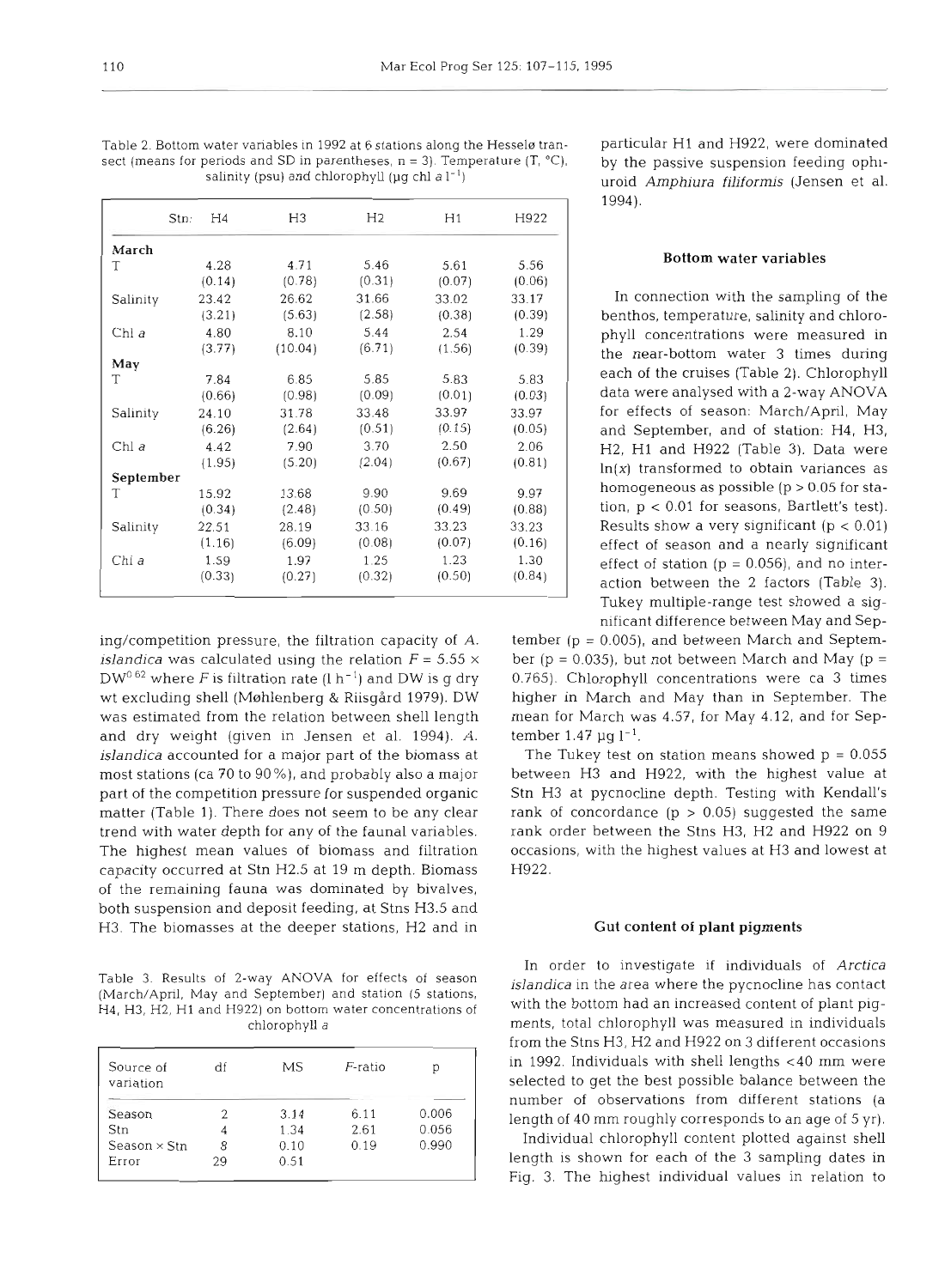

Fig. 3. *Arctica jslandica.* Individual content of total chlorophyll plotted against shell length from 3 dates in 1992, at Stn H3 (A), Stn H2 **(0)** and Stn H922 (m)

length occurred at station H3 in May and September. A 2-way ANCOVA was used to test for effects of season/date using the 3 dates March/April, May and September, and for the effects of the 3 stations (H3, H2 and H922) on total chlorophyll content in the mussels with shell length as a covariate (Table **4).** Residuals for relations between chlorophyll content and shell length from each date and station were a *priori* checked for homogeneity through inspection of plots. Results from testing for homogeneity of slopes showed no interaction between season and length, whereas the interaction term for station and length was close to significant.

The subsequent analysis of covariance showed highly significant differences in intercepts for season, and no interaction between station and season. The concentration in March/April was higher than in May (ca 3 times), which was higher than in September (3 to 4 times) (Fig. 3). The concentration in March/April was ca 7 times higher than in September.

# **Condition**

Condition was estimated by the relation between soft tissue AFDW and shell length on materials from the 3 stations H3, H2, and H922. Testing with 2-way ANCOVA for effects of season and station with shell length as a covariate showed significant effects of both treatments, but the slopes differed significantly with respect to season, and the interaction term for stations was close to being significant  $(p = 0.055)$  (Table 5). Furthermore, there was significant interaction between season and station. In any event, differences between

SEPTEMBER Table 4. *Arctica islandica.* Results of **2-way** ANCOVA for effects of season (March/April, May and September) and station (H3, H2 and 922) on total chlorophyll (lnx) in *A. islandica* with In shell length as a covariate

| Source of<br>variation            | df  | МS    | $F$ -ratio | р     |
|-----------------------------------|-----|-------|------------|-------|
| Test for homogeneity of slopes    |     |       |            |       |
| Season                            | 2   | 0.69  | 2.52       | 0.085 |
| Stn                               | 2   | 0.58  | 2.11       | 0.125 |
| Length                            | 1   | 25.65 | 93.41      | 0.000 |
| Season $\times$ Length            | 2   | 0.08  | 0.30       | 0.741 |
| $\text{Stn} \times \text{Length}$ | 2   | 0.75  | 2.72       | 0.070 |
| Error                             | 119 | 0.28  |            |       |
| Analysis of covariance            |     |       |            |       |
| Season                            | 2   | 34.86 | 122.92     | 0.000 |
| Stn                               | 2   | 1.56  | 5.49       | 0.005 |
| Length                            | 1   | 51.33 | 181.01     | 0.000 |
| Season $\times$ Stn               | 4   | 0.14  | 0.48       | 0.751 |
| Error                             | 119 | 0.28  |            |       |
|                                   |     |       |            |       |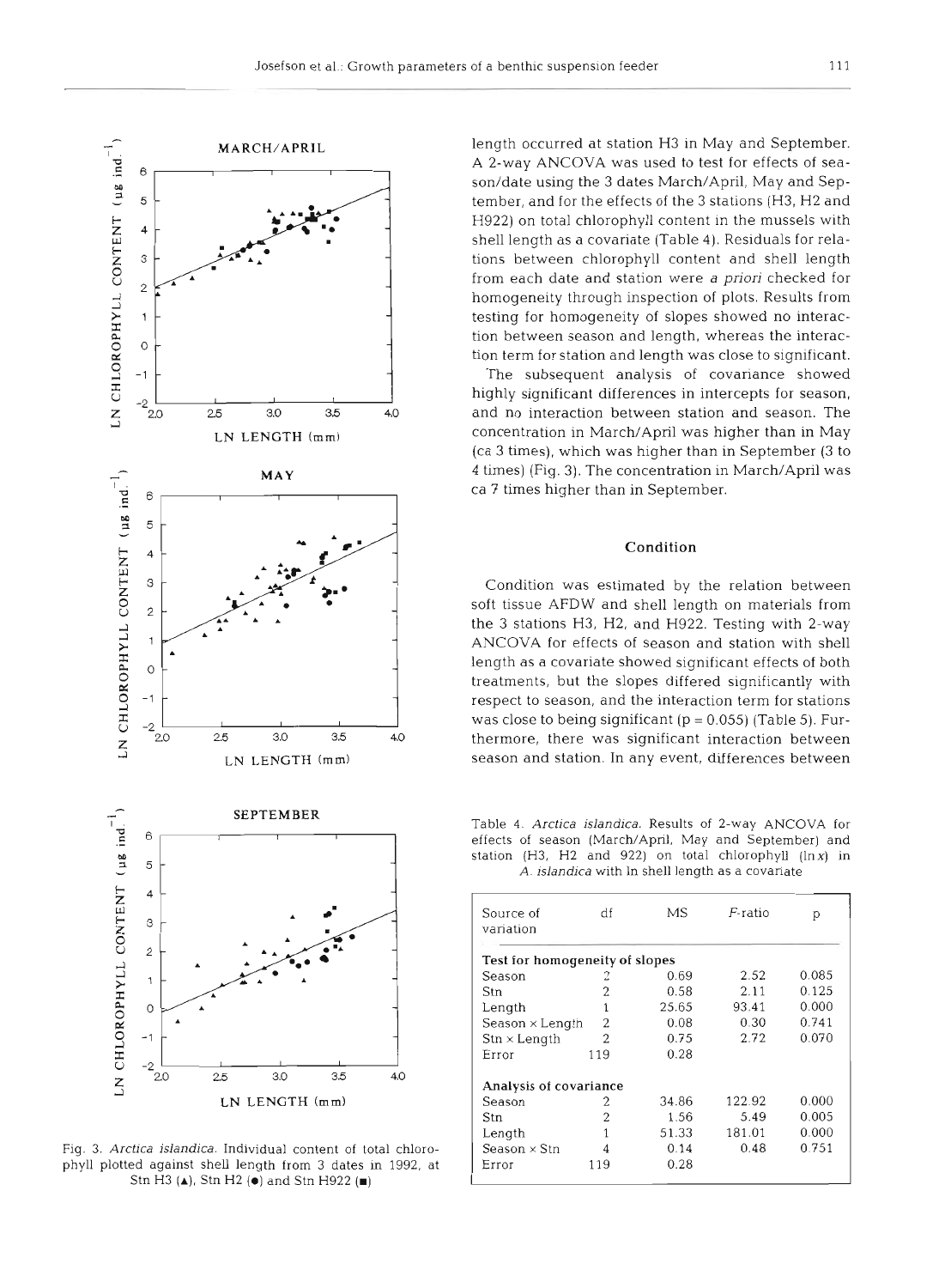| Table 5. Arctica islandica. Results of 2-way ANCOVA for  |               | 40 i |
|----------------------------------------------------------|---------------|------|
| effects of station (H3, H2, H922) and date (March/April, |               |      |
| May and September) on individual weight [In(AFDW)] with  |               |      |
| ln(shell length) as a covariate                          | $\widehat{E}$ |      |

| Source of<br>variation            | df  | МS     | F-ratio  | р     |
|-----------------------------------|-----|--------|----------|-------|
| Test for homogeneity of slopes    |     |        |          |       |
| Stn                               | 2   | 0.21   | 4.65     | 0.011 |
| Season                            | 2   | 0.12   | 2.74     | 0.067 |
| Length                            |     | 434.42 | 9846.94  | 0.000 |
| $\text{Str} \times \text{Length}$ | 2   | 0.13   | 2.94     | 0.055 |
| Season $\times$ Length            | 2   | 0.17   | 3.84     | 0.023 |
| Error                             | 214 | 0.04   |          |       |
| Analysis of covariance            |     |        |          |       |
| Stn                               | 2   | 0.43   | 9.63     | 0.000 |
| Season                            | 2   | 0.42   | 9.40     | 0.000 |
| Length                            | 1   | 564.91 | 12587.29 | 0.000 |
| $\text{Stn} \times \text{Season}$ | 4   | 0.13   | 2.82     | 0.026 |
| Error                             | 214 | 0.05   |          |       |

treatments, if present, were very small, suggested by a good fit for the total material regressed against length [AFDW (g) = 0.000004676  $\times$  Shell length (mm)<sup>3 084</sup>, R<sup>2</sup> = 0.98,  $n = 281$ .

### Growth

Growth was estimated by measuring internal growth bands in the shell. Shell height plotted against age, for the first 5 yr, is shown for each station in Fig. 4. The plot suggest a linear increase in size with age, and an arched pattern with high values at the stations at intermediate depths. Regression analysis on the total material and the stations individually showed a good fit to a linear model  $y = a + bx$ , where b equals the growth rate in terms of shell height  $(nm yr^{-1})$ . Effect of age was significant (ANOVA) in all cases (Table 6.). Fitting the stations individually reduced the residual variation with ca 30 % compared to fitting the total material, and ANCOVA showed highly significant interaction between water depth and age (p < 0.001), suggesting a clear effect of water depth on increase in shell height. Growth rates, that is, slopes in the linear relations between height and age, are plotted against water depth in Fig. 5. Highest growth rates occurred at Stns H2 and H2.5 at 22 and 19 m water depth, and the lowest at Stns H3.5 and H922 at 15 and 33 m respectively. Highest rates were ca 40% higher than the lowest ones. This difference in terms of production of soft tissue was >100%, using the relation between ash-free dry weight and shell length (above) and the linear relation between shell height and shell length [Length (mm) <sup>=</sup>  $1.134 \times$  Height (mm) + 0.90, n = 80, R<sup>2</sup> = 0.996].



Fig. 4. *Arctjca islandica.* Shell height for the first 5 annual growth bands (i SD) at Stn H3.5 **(O),** Stn H3 **(A),** Stn H2.5 **(m),**  Stn H2 ( $\bullet$ ), Stn H1 ( $\star$ ), and Stn H922 ( $\circ$ )



Fig. 5. *Arctjca islandica.* Growth rates in terms of shell height for the 5 first yr of life plotted against water depth. Error bars denote 2 SE

Differences in growth between stations thus explain ca 30% of the residual variation when effects of age were removed, leaving 70% unexplained. Since the material used contains individuals of different ages, one obvious source of variation could be temporal variations in growth conditions. To explore this possibility, individuals which could be aged accurately were selected from the 2 stations H2 and H2.5 where growth rates were similar (Fig. 5). Shell height increments from the first 5 yr of life, when growth was linear, was used. Mean increments with error bars (2 SE) are shown for the years 1985 to 1991 in Fig. 6. One-way ANOVA showed a nearly significant effect of year ( $p =$ 0.075,  $n = 63$ ,  $R^2 = 0.18$ ). Increments were great in 1986 and 1990 and low in 1988 and 1991. The highest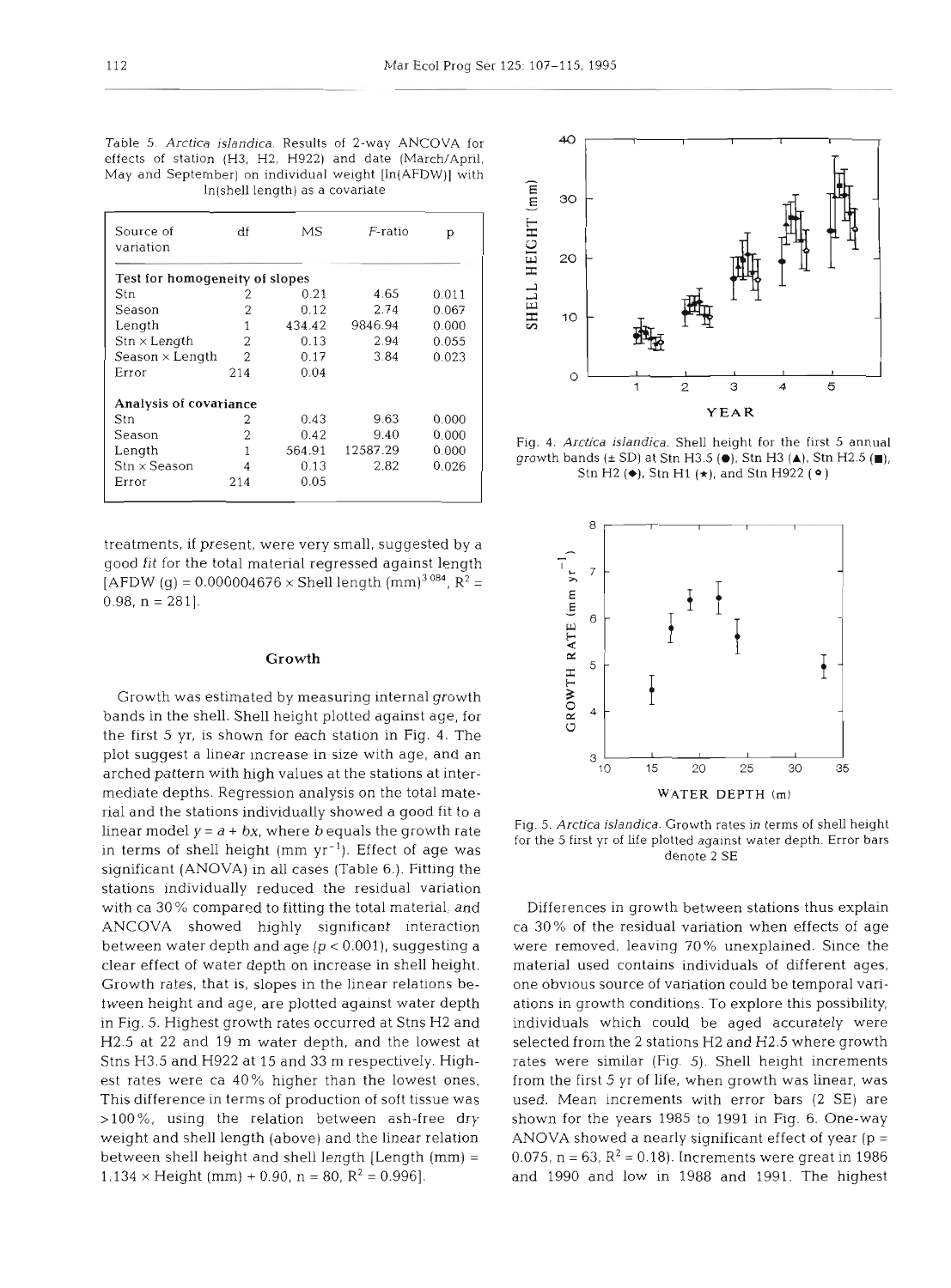| Material           | b<br>a |      | $R^2$ | Model |       |     | Residual |  |
|--------------------|--------|------|-------|-------|-------|-----|----------|--|
|                    |        |      |       | df    | SS    | df  | SS       |  |
| Str H3.5           | 2.29   | 4.46 | 0.80  |       | 1655  | 52  | 422      |  |
| Stn H <sub>3</sub> | 1.34   | 5.80 | 0.89  |       | 2490  | 43  | 316      |  |
| Stn H2.5           | 0.40   | 6.40 | 0.94  |       | 4042  | 52  | 243      |  |
| Stn H <sub>2</sub> | 0.21   | 6.44 | 0.89  |       | 3110  | 43  | 393      |  |
| Stn H1             | 0.10   | 5.61 | 0.88  |       | 2167  | 33  | 311      |  |
| <b>Stn H922</b>    | 0.82   | 4.95 | 0.86  |       | 2988  | 62  | 471      |  |
| Sum stns           |        |      |       |       | 16452 |     | 2156     |  |
| Total material     | 1.01   | 5.54 | 0.85  |       | 16540 | 295 | 3040     |  |

Table 6. Results of linear regression (y = a + **bx)** analysis between shell height (y) and age (X) the first 5 yr of life. b equals growth rate (mm yr-l). Effects of model highly significant (ANOVA, p < 0.001) in all cases. SS: sum of squares; df: degrees of freedom

annual growth (1990) was ca 7.5 and the lowest 5.5 (1988), suggesting an absolute inter-annual variation of  $\pm 1$  mm shell height yr<sup>-1</sup>, which is the same magnitude as station-effect differences.

### **DISCUSSION**

Chlorophyll concentrations in the bottom water and chlorophyll gut content in the bivalves showed a similar seasonal pattern, which would be expected if ingestion is related to water chlorophyll concentrations. Differences in these variables among stations, however, could not be statistically confirmed, even if mean values of bottom water chlorophyll and gut content seemed to suggest highest values at Stn H3. Differences in condition among stations could not be statistically confirmed, and were, if they existed, small. A sig-



Fig. 6. *Arctica islandica.* Shell height increments from the first 5 yr of life from Stns H2 and H2.5 for the years 1985-91. Error bars denote 2 SE. ANOVA showed close to significant (p <sup>&</sup>lt; 0.075,  $n = 63$ ) difference between years

nificant part of the variation in size, ca 30% of residual variation when effects of age was removed, could be explained by differences among stations. Shell growth was highest immediately below pycnocline depth. The data suggest that variation due to station/depth was of similar magnitude as temporal variations in growth in 1985 to 1991.

The 3 different measures used represent conditions for 3 different time scales: hours or days for gut content, months for condition, and several years for the growth estimates. Growth would be expected to be the most accurate in reflecting an annually re-occurring, but within the year variable, food gradient, because it is an integrated measure covering several years. Indeed, our results suggest the clearest pattern using shell growth. In addition, for condition, as measured here, to be useful as a measure for tissue growth, it requires that there is a time lag between biomass growth and shell growth, as seen in *Mytilus* **edulis**  (Hilbish 1986). This has not been reported for this species.

The main signal, thus, seems to be a stimulation of growth at depths immediately below pycnocline depth. Previous work has shown positive correlations between infaunal bivalve growth and seasonally varying chlorophyll input to the sediment (Christensen & Kanneworff 1985) and diatom availability in the near bottom water (Beukema & Cadee 1991). Growth has also successfully been used to demonstrate resource competition among infaunal filter feeding bivalves (Petersen & Black 1987). These studies add support to the view that growth may be a useful variable in reflecting availability of high quality organic matter close to the bottom. If we accept that growth differences among stations from pycnocline depth and deeper is a result of differential input of organic material, such as phytoplankton, to the bottom, our results suggest, all else being equal, a  $>$ 100% higher input in the area where highest growth rates were observed.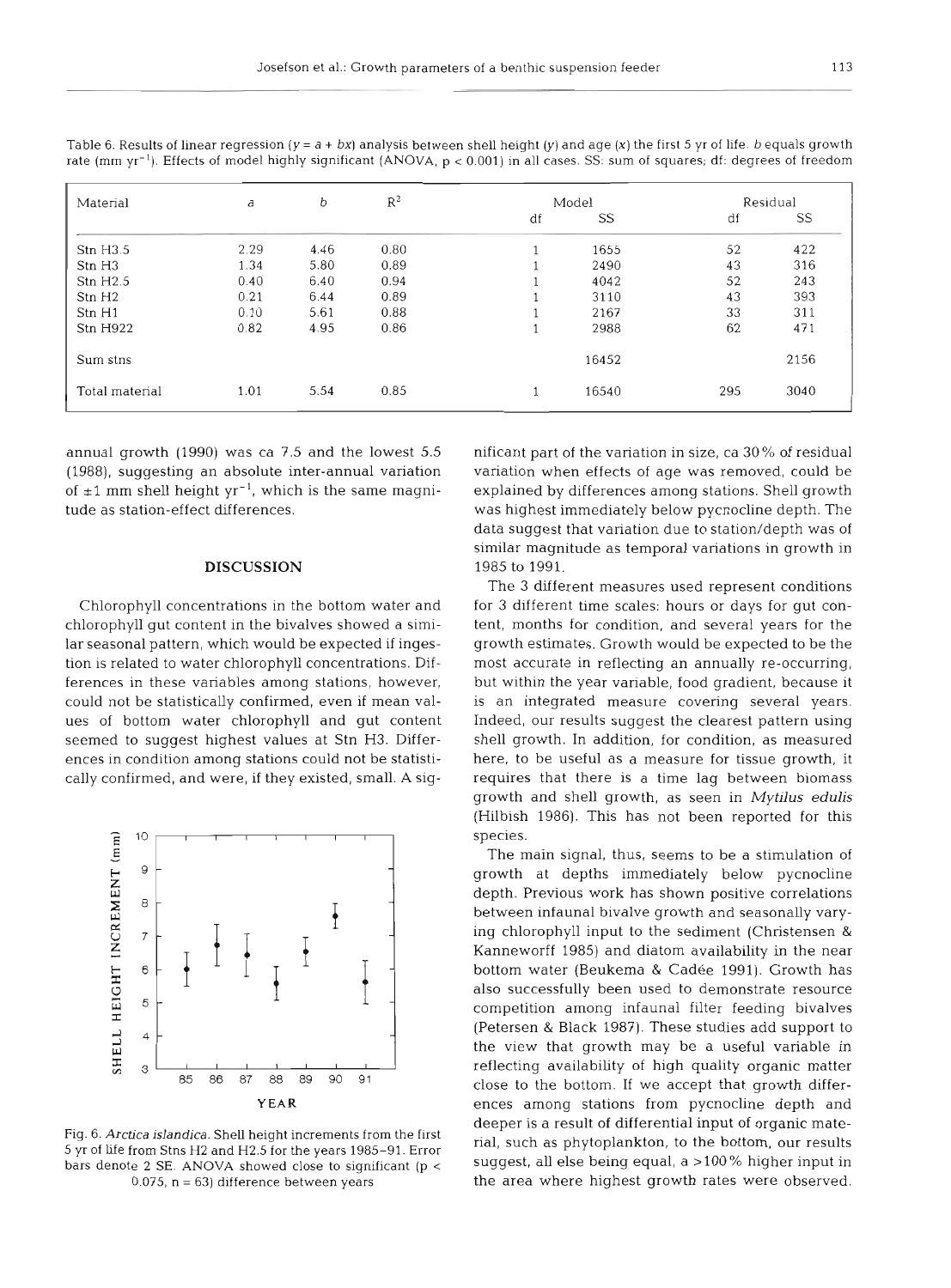This estimation is at least not biased by reproduction since only immature individuals have been analysed (Thompson et al. 1980).

The relative differences in growth among stations in our study are of the same order of magnitude as differences in terms of bottom water chlorophyll in March and May 1992 (Table 2) and fluorescence (Fig. 2), 100 to 200%. Growth differences are also of a similar magnitude as differences in particulate organic carbon (POC) concentrations between water at pycnocline depth and the bottom water in 1989 in the same area (Olesen & Lundsgaard 1992). These authors reported values 50% higher in the 10 to 15 m depth interval compared to the 15 to 30 m interval.

Although growth differences and differences in organic matter between the pycnocline area and deeper layers are of similar magnitude, there is a discrepancy between the growth and the fluorescence distributions. Despite highest fluorescence values at depths of 15 to 17 m, shell growth is highest somewhat deeper than the average position of the pycnocline, at 19 to 22 m depth. As such, these results do not support the expectation of a simple direct relation between pycnocline production and *Arctica islandica* growth. Consequently, we discuss alternative explanations of the growth pattern.

In contrast to growth estimates, the fluorescence distribution and chlorophyll estimations in the bottom water, which represent the situation during 3 cruises in 1992, may not be representative over a longer time period. The position of the pycnocline may vary depending on the input of fresh water to the Kattegat (Pedersen & Møller 1981). Shell growth may also be negatively affected by the lower salinity (5 to 10 psu; Table 2) above the pycnocline. Although a lower maximum size has been reported from the mesohaline area of Kiel Bay, early growth does not seem to differ substantially from our figures (Brey et al. 1990). We cannot, however, rule out the possibility that the high salinity variation as such which characterizes the pycnocline area may affect shell growth negatively.

One factor contributing to high growth below the peak of fluorescence could be hypoxia-induced elimination of competing fauna. Oxygen measurements in the bottom water in 1992 (Nielsen et al. 1994) showed a marked decrease in the sub-pycnocline water, and the low(est) values were always measured at Stn H2 at 22 m depth, which rarely (if ever) is positioned above the pycnocline. In 1992 the remaining fauna showed significantly lower biomass at Stn H2 at 22 m depth compared to all other stations (Table 1). Compared to the competition pressure exerted by *Arctica islandica*  itself, however, as assessed by filtration capacity (Table l), the remaining fauna is probably of minor importance. Intra-specific competition is not likely to

explain differences in growth between stations, since neither density nor biomass/filtration rates are lower where growth is high (Table 1).

It is furthermore not clear if there is a direct relationship between fluorescence and the food utilized by *Arctica islandica.* It is possible that partly decomposed algal matter with less chlorophyll is high immediately below the pycnocline. This situation would tend to increase growth relative to fluorescence below the pycnocline.

Temperature may affect growth, but differences between stations at a given date were small (Table 2; Nielsen et al. 1994); moreover, the growth was lower both above (Stn H3.5) and below average pycnocline depth, which would contradict the assumption that differences between stations were primarily temperature determined. Resuspension is one factor positively affecting the opportunity for filter feeders to obtain food. Resuspension frequency in the actual area is more or less negatively dependent on water depth (Floderus & Pihl 1990), and highest resuspension would be ex-pected to occur at the shallowest station (H3.5), where growth was low.

The long-term temporal pattern in growth is difficult to interprete because environmental data on interannual variations are lacking from the actual stations. We know that oxygen conditions were poor in 1988 at adjacent stations (Kronvang et al. 1993), when growth was low, but growth was also low in 1991 when oxygen concentrations did not reach the same low levels as in 1988 (G. Ertebjerg unpubl.).

The degree to which our results on *Arctica islandica*  can be extrapolated to a larger area and a greater part of the benthic community remains to be investigated. One way to test the causal relationship between pycnocline production and the benthic system could be to compare pelagic and benthic production in areas with different average positions of the pycnocline.

Previous work suggests that the sedimenting spring bloom may be a major source of energy that rapidly reaches the benthic system in open coastal areas (e.g. Graf et al. 1982, Christensen & Kanneworff 1985, 1986). In principle, the pycnocline production should represent an important additional direct channel of energy from the pelagic to the benthic system in parts of some open sea areas, which in contrast to the sedimenting spring bloom is open during a greater part of the year. Although not demonstrating a simple direct relation between pycnocline production and benthic energy demand, our results suggest differential availability of organic matter for the benthos that is difficult to explain by a depth alone, and highlight the need for further work to reveal mechanisms in the coupling between pelagic and benthic productivity.